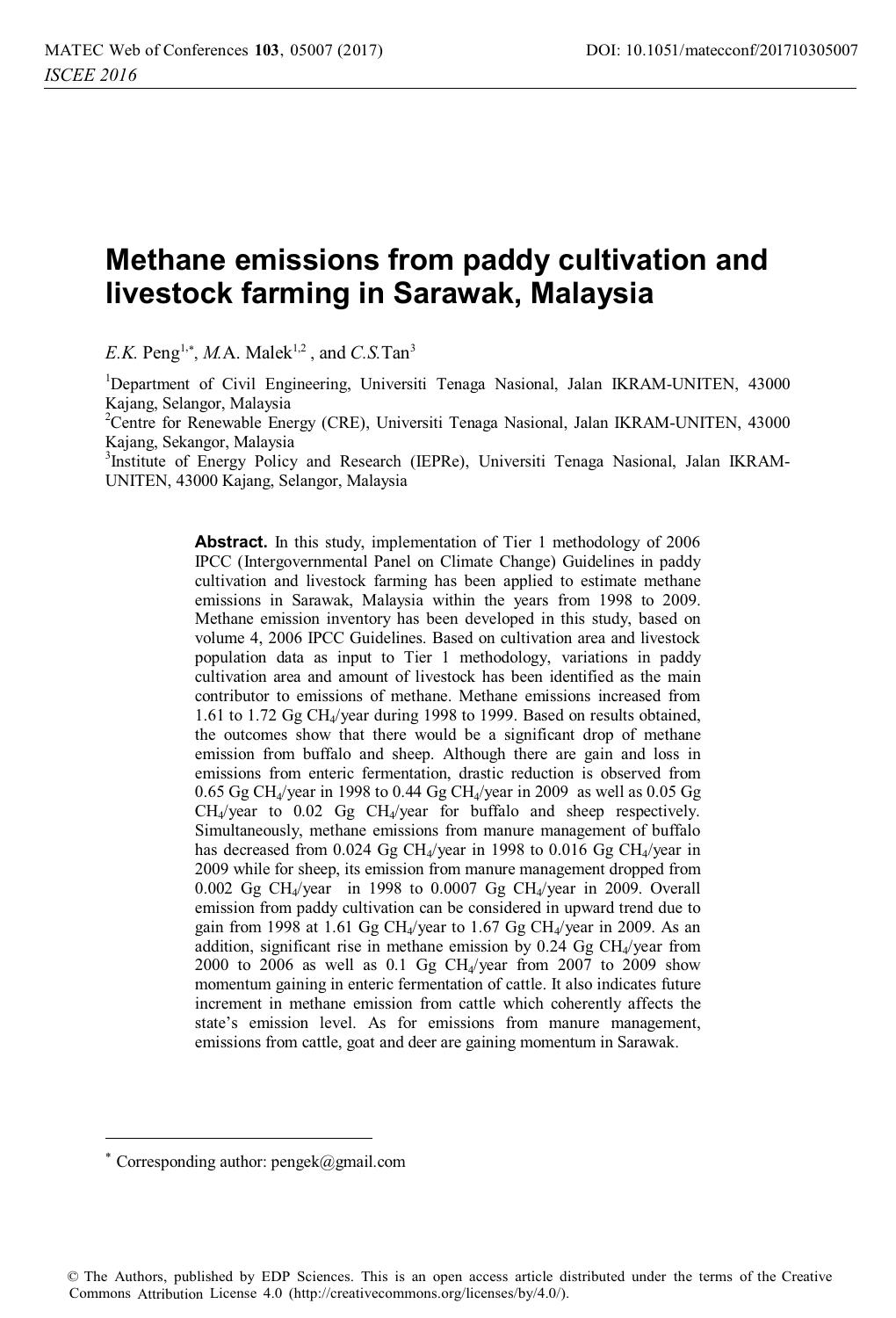# **1 Introduction**

The agriculture sector consists of different variety of activities that may emit greenhouse gases (GHG) directly or indirectly. This includes rice-based production systems with manure management [1]. In Asia, areas of rice cultivation are gaining momentum to meet the food requirement of increasing population. Consequently, methane  $(CH_4)$  emission were higher than in other continents [2].

Both the domestic enteric fermentation and manure management are considered key categories in agriculture sector for both the initial and second national communication of Malaysia. Even though Malaysia was a net sink as reported in second national communication (NC2), increase in methane emission by 13% from initial NC to NC2 indicated emission has been increased throughout the years [3]. The highest source of methane emission in Malaysia is contributed by landfill which made up of 47% of the total emission. Meanwhile methane emission from rice production and enteric fermentation in domestic livestock contributed 4% and 2% of the total emission, respectively. Malaysia has ratified the Kyoto Protocol in September 2002, and as a developing country, it has been categorised into a non-Annex 1 members. This means, Malaysia is not obligated to reduce GHG emissions by any specific percentage. Nevertheless, during the Copenhagen Summit 2009, Malaysia Prime Minister has announced a conditional voluntarily target of  $40\%$  reduction in CO<sub>2</sub> intensity of Malaysian GDP by 2020 from a 2005 baseline, subjected to the availability of technology and finance from the Annex I countries.

The conditional voluntarily is applied for all sectors in the country namely energy, industrial processes, agriculture, land use, land use change and forestry (LULUCF) and waste. This paper aims to provide methane emissions from paddy cultivation and livestock farming in Sarawak. The reason methane is chosen is because the gas constituted 23.5% of the total GHG emissions in Malaysia, which is second largest contributor after carbon dioxide that contributed 75.1% of the total [3].

# **2 Overview of paddy cultivation and livestock farming in Sarawak**

The ensuing section proves that rice cultivations and livestock farming are one of the main source of GHG emission in Malaysia, mainly in the form of methane (CH4). As mentioned, emission from rice production and enteric fermentation in domestic livestock contributed 4% and 2% respectively in the total methane emission of Malaysia.

The percentage areas for each land use in Sarawak are shown in Fig. 1. The total land use area is recorded as 12 million hectares. It can be concluded that dry forest land contributed to the highest percentage area in Sarawak, followed by land use area of wet and hill paddy, other crops cultivations and swamp forests. Both wet and hill paddy cultivations occupied large portions of land use area and thus, contributed as major source of agricultural on GHG emission in Sarawak. Table 1 exhibits estimation of selected livestock population in Sarawak from 1998 to 2009.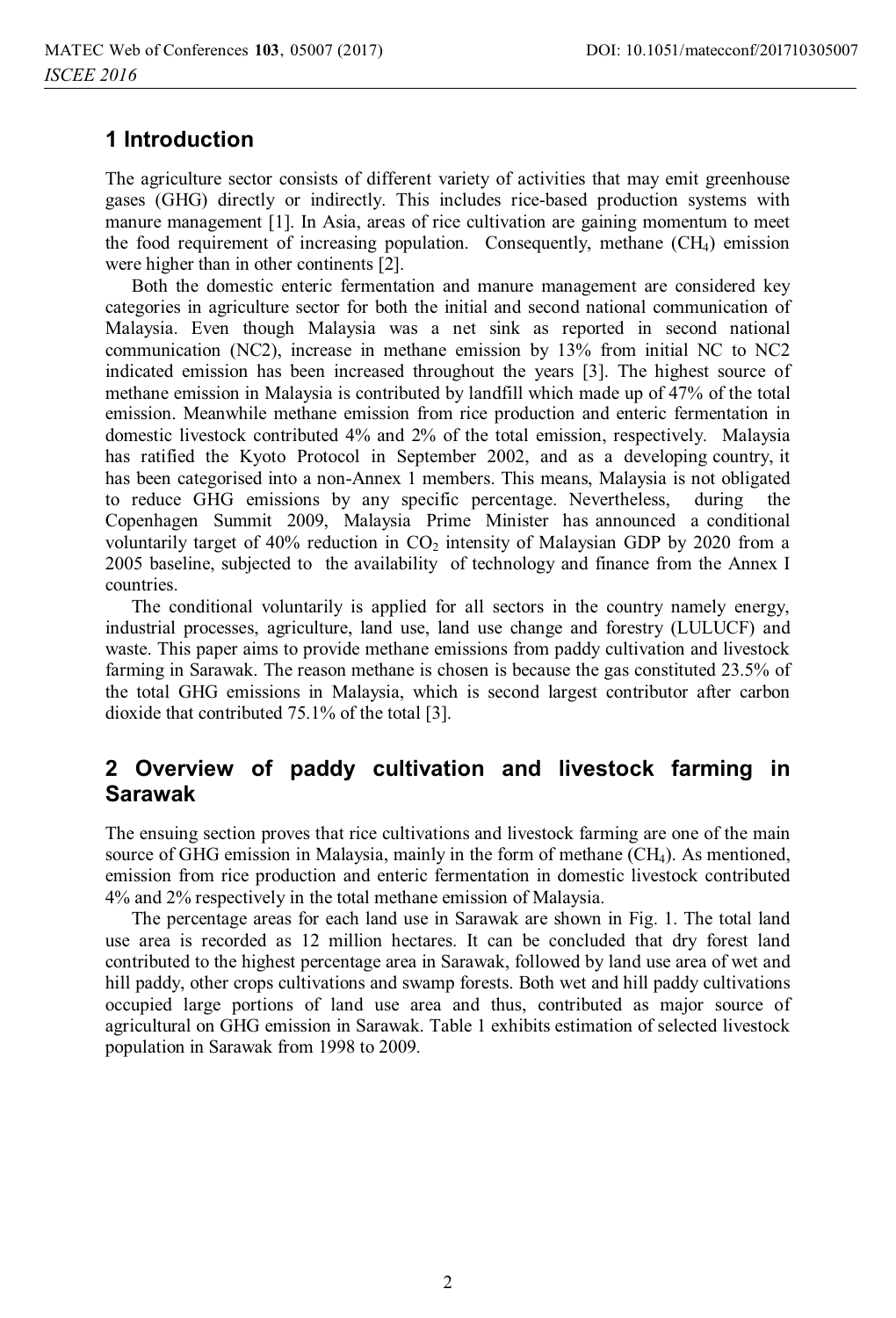

**Fig. 1.** Area and land use in Sarawak [4, 6].

**Table 1.** Number of livestock in Sarawak [5, 6].

| Year    | 1998  | 2002  | 2006  | 2009  |
|---------|-------|-------|-------|-------|
| Cattle  | 8495  | 9532  | 12198 | 13983 |
| Buffalo | 11787 | 10924 | 8765  | 7973  |
| Sheep   | 10189 | 5374  | 3408  | 3553  |
| Goat    | 10214 | 9078  | 11146 | 14656 |
| Deer    | 1384  | 3068  | 4434  | 1489  |

# **3 Material and methods**

Tier 1 methodology of [7] is employed in this study due to difficulties in moving to higher tier methodology resulting from lack of detailed on local data and emission factors [8]. The origin of data used here are from Sarawak's Chief Minister's Department, State Planning Unit, and Publication of Sarawak Facts and Figures. Sarawak is one of the states in Malaysia, situated next to Sabah. It is located at the Eastern Region of Malaysia.

Rice fields in Sarawak are categorized as hill and wet paddy. However, hill paddy are not treated as source of methane emission due to the fact that they are not flooded for adequate time. Hence, only wet paddy is classified as one of the major sources of methane emission. As for livestock, by considering the changes in livestock population during year 1998-2009, a framework capable of estimating CH4 emissions from enteric fermentation and manure management systems based on [7] was established in this study. This study aims to develop a GHG inventory which focuses on  $CH_4$  emissions from livestock farming of cattle, buffalo, sheep, goat and deer plus wet paddy cultivation during the period of 1998-2009 in Sarawak.

Similar issues has been addressed and published, but not on GHG emissions specifically from rearing of cattle, buffalo, sheep, goat and deer as well as wet paddy cultivation in environment of Sarawak. Being a developing country, Sarawak is still struggling on Tier 1 methodology in estimating its GHG emissions.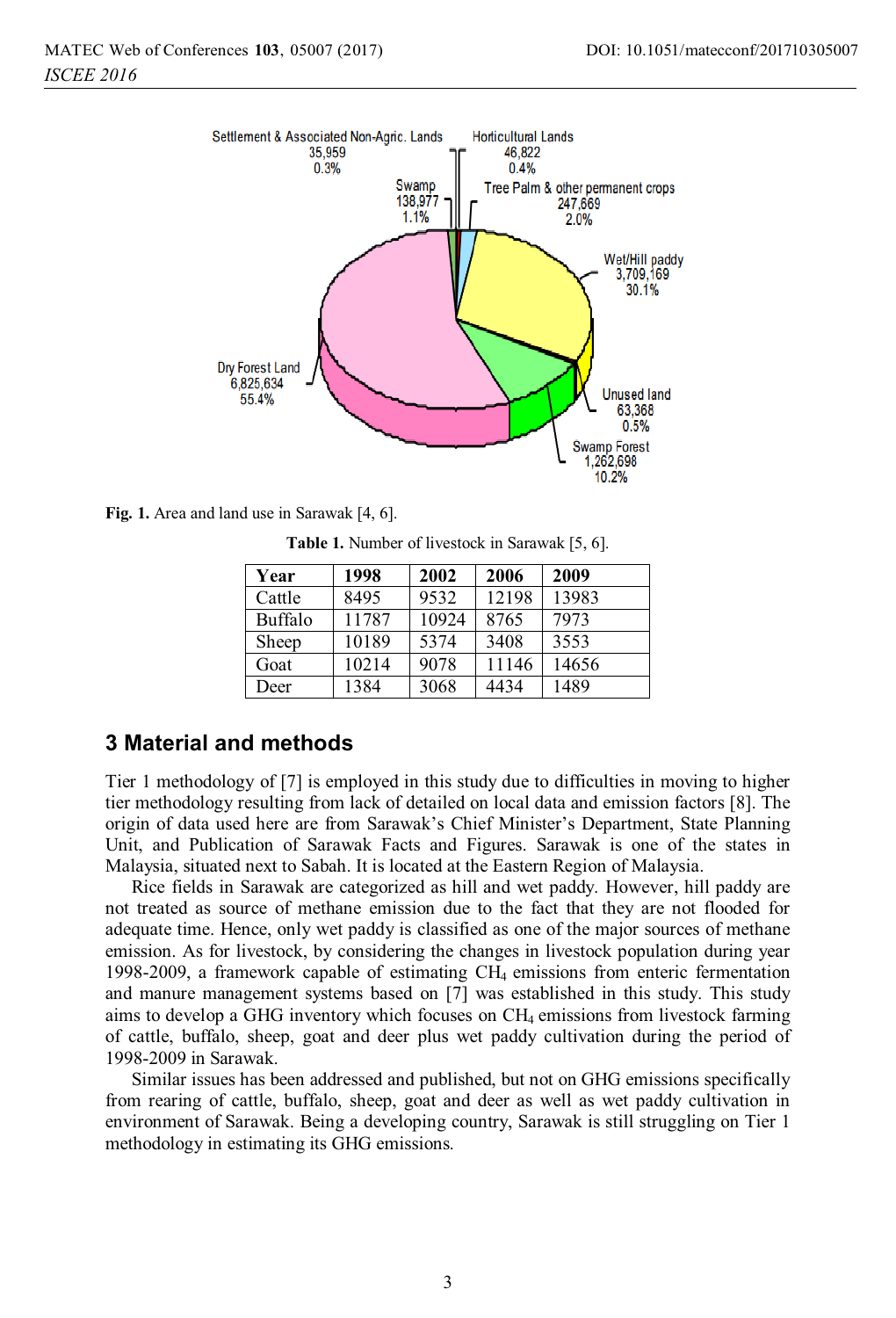#### **3.1 Methodology of emission calculation from wet paddy cultivation**

The 2006 IPCC Guidelines proposed a model to obtain yearly emissions based upon the baseline emission factor  $EF_c$ :

$$
EF_i = EF_c \cdot SF_w \cdot SF_p \cdot SF_o \cdot SF_{s,r} \tag{1}
$$

where: EFi: adjusted daily emission factor for a particular harvested area,  $EF_c$ : baseline emission factor for continuously flooded fields without organic amendments;  $S\vec{F}_w$ : scaling factor to account for the differences in water regime during the cultivation period;  $SF<sub>p</sub>$ : scaling factor to account for the differences in water regime in the pre-season before the cultivation period;  $SF_0$ : scaling factor should vary for both type and amount of organic amendment applied; SFs,r: scaling factor for soil type, rice cultivar, etc., if available.

A default average baseline emission (EF<sub>c</sub>) of  $1.30 \text{ kg-CH}_4$  ha<sup>-1</sup>.d<sup>-1</sup> is suggested in IPCC 2006 Guidelines with an error range of 0.80-2.20. All scaling factors affecting  $EF_c$  were extracted from 2006 IPCC Guidelines based on local crop and water management practices in Sarawak: rain-fed conditions (it is assumed that there is drought prone; non-flooded preseason of more than 180 days; with farm yard manure as organic amendment).  $SF_0$  is the scaling factor reflecting both the type and amount of organic matter applied. Equation (2) determines SFo (IPCC, 2006):

$$
SFo = (1 + ROA_i \cdot CFOA_i)^{0.59} \tag{2}
$$

where: SFo: scaling factor for both type and amount of organic amendment applied; ROA<sub>i</sub> :application rate of organic amendment i, in dry weight for straw and fresh weight for others (in tonne ha-1);  $CFOA_i$ : conversion factor for organic amendment i (in terms of its relative effect with respect to straw applied shortly before cultivation) [7]

Due to data constraint, in this study it is assumed that application rate of organic amendment is equal to one  $(1)$  as  $ROA<sub>i</sub>$ . On the other hand, the scaling factors used for wet paddy cultivation are:

SFw : 0.25;SFp : 0.68; ROAi : 1.0;CFOAi : 0.14;ROAi : 1; SFs,r : 1

Equation 3 is used to estimate  $CH<sub>4</sub>$  emission from rain-fed conditions:

$$
CH_4 \text{Rice} = \sum i \left[ (EF_i \cdot t_i \cdot A_i \cdot 10^{\circ}6) \right]
$$
 (3)

In this study, it is assumed that the cultivation period of paddy in Sarawak is 4 months due to one (1) planting schemes per year practiced. Besides that, it is also assumed that only one (1), namely i condition of ecosystem, water regime, type of organic amendments are practiced for the whole year. These assumptions are made since Sarawak does not experience four (4) seasons throughout the year.

#### **3.2 Methodology of emission calculation from enteric fermentation**

Formula used for calculating CH4 emissions from enteric fermentation is shown in Equation (4). In developing countries, the recommended value for enteric fermentation emission factor is presented in Table 2 and Table 3 for cattle and other livestock respectively.

$$
Emissions = EF \cdot \left[ (N/10^6) \right] \tag{4}
$$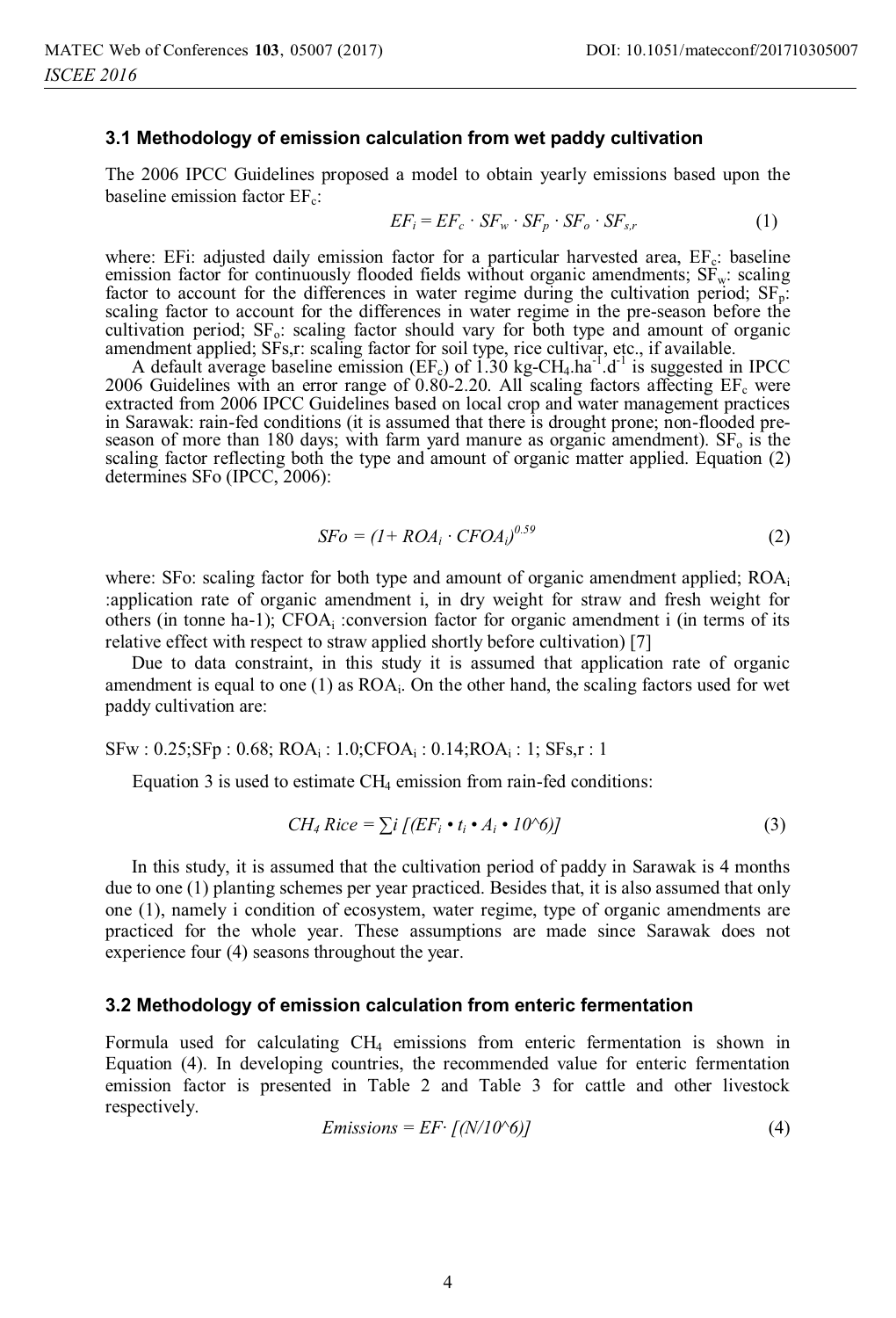where: Emissions = methane emissions from Enteric Fermentation, Gg CH<sub>4</sub> yr<sup>-1</sup>; EF = emission factor for the defined livestock population, kg CH<sub>4</sub> head<sup>-1</sup> yr<sup>-1</sup>; N = number of head of livestock species in the country,

| Regional characteristics                                                                                                                                                                    | Cattle category | Emission<br>factor <sup>1,2</sup> | Comments                                                                   |  |
|---------------------------------------------------------------------------------------------------------------------------------------------------------------------------------------------|-----------------|-----------------------------------|----------------------------------------------------------------------------|--|
| Asia: Small commercialised<br>dairy sector. Most cattle are                                                                                                                                 | Dairy           | 68                                | Average milk production<br>of 1,650 kg head <sup>-1</sup> yr <sup>-1</sup> |  |
| multi-purpose, providing draft<br>power and some milk within<br>farming regions. Small grazing<br>population. Cattle of all types<br>are smaller than those found in<br>most other regions. | Other Cattle    | 47                                | Includes multi-purpose<br>cows, bulls, and young                           |  |
| <sup>1</sup> IPCC Expert Group, values represent averages within region, where applicable the use of                                                                                        |                 |                                   |                                                                            |  |
| more specific regional milk production data is encouraged.                                                                                                                                  |                 |                                   |                                                                            |  |
| <sup>2</sup> The following assumptions have been made in deriving these values: i) mature weights of                                                                                        |                 |                                   |                                                                            |  |

**Table 2.** Tier 1 enteric fermentation emission factor for cattle (kg  $CH_4$  head<sup>-1</sup> yr<sup>-1</sup>) [7].

animals have been used; ii) cows have been assumed to be non-lactating as lactation levels were low and, iii) the mix of bulls and castrates among "males" was undetermined as Cfi value for castrates was not specified.

**Table 3**. Tier 1 enteric fermentation emission factors for buffalo, sheep, goat and deer (kg CH<sub>4</sub> head<sup>-1</sup>)  $yr^{-1}$ ) [7].

| Livestock                                             | *Developing countries |  |  |
|-------------------------------------------------------|-----------------------|--|--|
| Buffalo                                               | 55                    |  |  |
| Sheep                                                 |                       |  |  |
| Goats                                                 |                       |  |  |
| Deer                                                  | 20                    |  |  |
| *All estimates have an uncertainty of $\pm 30 - 50\%$ |                       |  |  |
| Source: Emission factor for buffalo from Gibbs and    |                       |  |  |
| Johnson (1993); Deer from Clark et al., 2003.         |                       |  |  |

Note that the emission factors chosen are based on factors similar to condition in Sarawak. Also, emission factor of other cattle is chosen in this study rather than dairy cattle due to the fact that not all cattle in Sarawak are for the purpose of milk and beef yielding but the cattle are mainly consist of mixture of young, multi-purpose cows and bulls.

# **3.3 Methodology of emission calculation from manure management**

Equation (5) shows calculation of  $CH_4$  emission from manure management while Table 4 shows manure management methane emission factors by temperature for cattle and buffalo. Meanwhile, Table 5 shows manure management methane emission factors by temperature for sheep, goat and deer.

$$
CH_{4Mamure} = \sum [(EF \cdot N)/(10 \cdot 6)] \tag{5}
$$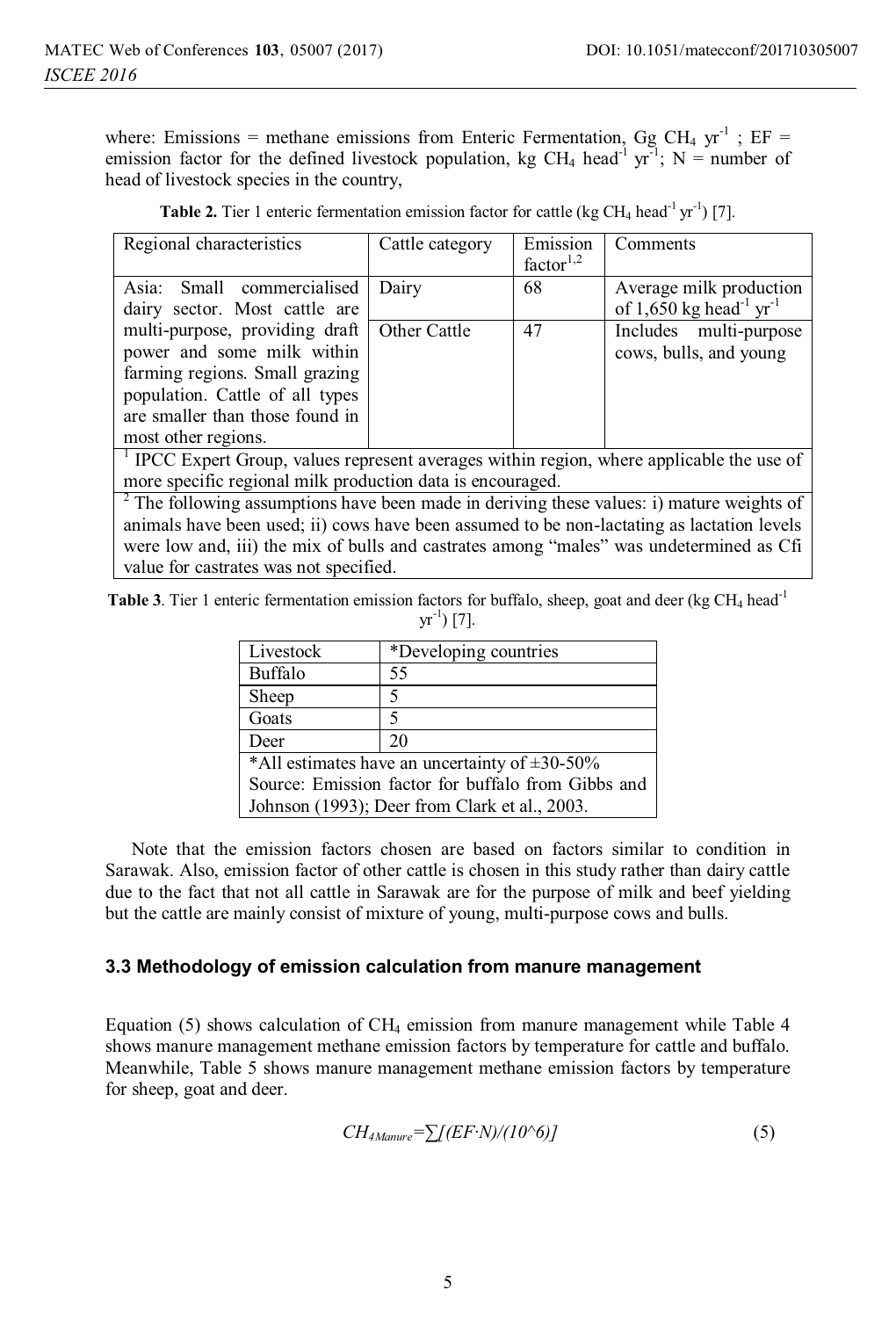where:  $CH<sub>4M</sub>$ <sub>Manure</sub> =  $CH<sub>4</sub>$  emissions from manure management, for a defined population, Gg CH<sub>4</sub> yr<sup>-1</sup>; EF = emission factor for the defined livestock population, kg CH<sub>4</sub> head<sup>-1</sup> yr<sup>-1</sup>; N = the number of head of livestock species in the country

**Table 4.** Manure management methane emission factors by temperature for cattle and buffalo (kg CH<sub>4</sub> head<sup>-1</sup> yr<sup>-1</sup>) [7].

| Regional characteristics       | Livestock<br>species | CH <sub>4</sub><br>emission<br>factors<br>by<br>average annual<br>temperature<br>O <sup>0</sup> C<br>Warm<br>>28 |
|--------------------------------|----------------------|------------------------------------------------------------------------------------------------------------------|
| Asia: About half of cattle     | Dairy                | 31                                                                                                               |
| manure is used for fuel with   | Cows                 |                                                                                                                  |
| the remainder managed in       | Other                |                                                                                                                  |
| systems. Buffalo<br>$\rm{dry}$ | Cattle               |                                                                                                                  |
| manure is managed in           | Buffalo              | 2                                                                                                                |
| drylots and deposited in       |                      |                                                                                                                  |
| pastures and ranges.           |                      |                                                                                                                  |

**Table 5.** Manure management methane emission factors by temperature for sheep, goat and deer (kg CH<sub>4</sub> head<sup>-1</sup> yr<sup>-1</sup>) [4].

| Livestock                                                 | $CH4$ emission factor by |  |  |
|-----------------------------------------------------------|--------------------------|--|--|
|                                                           | annual<br>average        |  |  |
|                                                           | temperature $(^0C)$      |  |  |
|                                                           | Warm $(>25)$             |  |  |
| Sheep                                                     | 0.20                     |  |  |
| Goats                                                     | 0.22                     |  |  |
| Deer <sup>a</sup>                                         | 0.22                     |  |  |
| The uncertainty in these emission factors is $\pm 30\%$ . |                          |  |  |
| $a$ Sneath <i>et al.</i> (1997)                           |                          |  |  |

For cattle and buffalo, manure management methane emission factors are obtained from warm temperature, which is  $\geq 28^{\circ}$ C. This is justified by the average temperature in Sarawak which is  $32-33^{\circ}$ C Emission factor of other cattle is chosen in this study.

# **4 Results and discussions**

The annual emission of methane from paddy cultivation together with enteric fermentation and manure management in Sarawak is illustrated in Fig. 2 to 4 respectively. Unit for methane emission is Giga gram (Gg) CH4/year.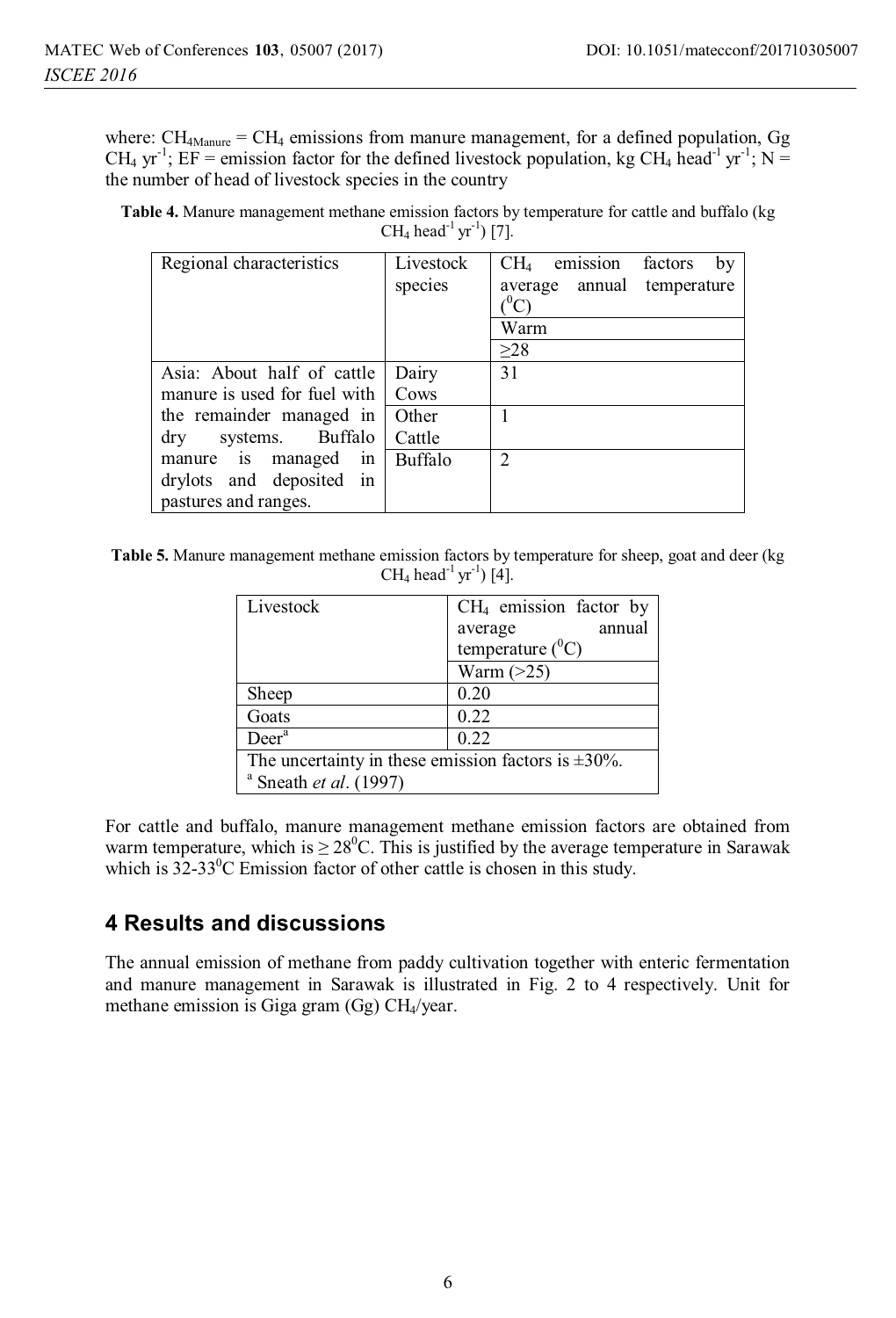

**Fig. 2.** Annual methane emission from paddy cultivation in Sarawak.



**Fig. 3.** Annual methane emission from enteric fermentation of livestock in Sarawak.



**Fig. 4.** Annual methane emission from manure management of livestock in Sarawak.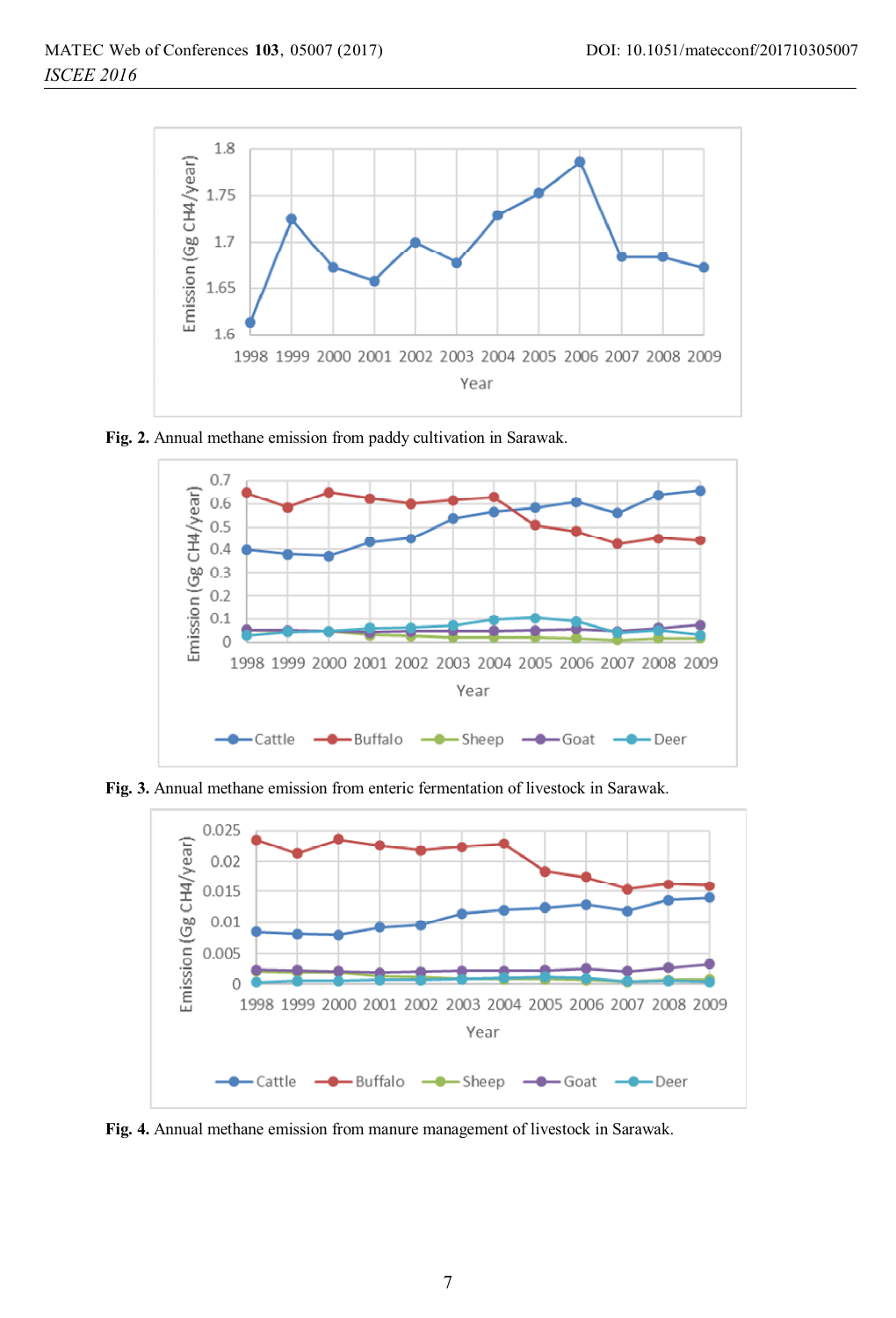## **4.1 Cultivation of wet paddy**

Fig. 2 shows the annual methane emission from paddy cultivation between 1998 and 2009. Practice in Sarawak is such that all animal waste is applied back to the field. The range of  $CH_4$  emissions from wet paddy is 1.61 to 1.79 Gg  $CH_4$ /year as shown in this figure. The graph exhibits an incremental trend from 1998 at (1.61 Gg CH4/year) till 1999 (1.72 Gg  $CH<sub>4</sub>/year$ ). The abrupt increasing trend from 2003 at 1.68 Gg  $CH<sub>4</sub>/year$  to year 2006 at 1.79 Gg CH<sub>4</sub>/year shows an alarming rate of CH<sub>4</sub> emissions. However, the emission from 2006 to 2009 has shown decreasing trend.

The upward emission trend is explained by changes in cultivation areas of paddy. Based on the results obtained in this study, it can be concluded that the gain in area will lead to a rise in CH4 emissions. Simultaneously, [1] reported that a minor increase rate in the area for rice cultivation from 0.8% to 1% will emit an additional 0.10 tons/year of methane.

Mitigation options suggested in NC2 mentioned that water management infrastructures need to be tailored towards alternating irrigating and draining once or several times during the growing and fallow seasons. With the proper set up of water control infrastructures and good water management especially in the main granary areas, methane emissions from rice cultivation can be reduced [3].

## **4.2 Livestock - cattle**

Fig. 3 presents annual methane emission from enteric fermentation of livestock between 1998 and 2009. Based on the figure, it is observed that methane emission from enteric fermentation of cattle increases in upward trend through the overall study duration. The trend increases steadily from 0.56 Gg CH<sub>4</sub>/year in 2007 to 0.66 Gg CH<sub>4</sub>/year in 2009. Chances are the number of population for cattle have increased via breeding due to huge demand. The trend is predicted to increase after year 2009 if and only if the demand continues to rise. As evidenced from Malaysia's NC2, GHG emissions will increase proportionally to the number of livestock kept. Technologies on reducing emissions from enteric fermentation are presently not economically feasible especially when Malaysia is importing most of its concentrate feed [3].

Fig. 4 demonstrates annual time series of methane emission from manure management of livestock between 1998 and 2009. From the figure, range of emission for cattle varies from 0.008 Gg CH<sub>4</sub>/year to 0.014 Gg CH<sub>4</sub>/year. It is shown that the overall emission increases with increase in population during 1998-2009. It is estimated that the emission after 2009 will continue to increase as the amount of cattle determines the amount of manure produced, thus affecting the emission. According to [10], the amount of methane released is related to the composition of manure. The more the amount of cattle, the higher the amount of methane generated due to increased manure produced.

## **4.3 Livestock - buffalo**

From Fig. 3, methane emission from enteric fermentation of buffaloes in Sarawak showed overall decreasing trend. Abrupt decrease is from  $0.63$  Gg CH<sub>4</sub>/year in 2004 to  $0.42$  Gg CH4/year in 2007. The decreasing trend will continue to fall after year 2009 when the population of buffaloes are lesser. In this case, uncertainty may occur due to lack of detailed local data obtained. This is further proven by [11] who stated that emissions calculated using Tier 1 default IPCC emission factor were about 9.65 to 10.95% greater than emissions utilizing Tier 2 methodology of IPCC. Therefore collaboration and cooperation with data providers must be increased in order to improve data disaggregation.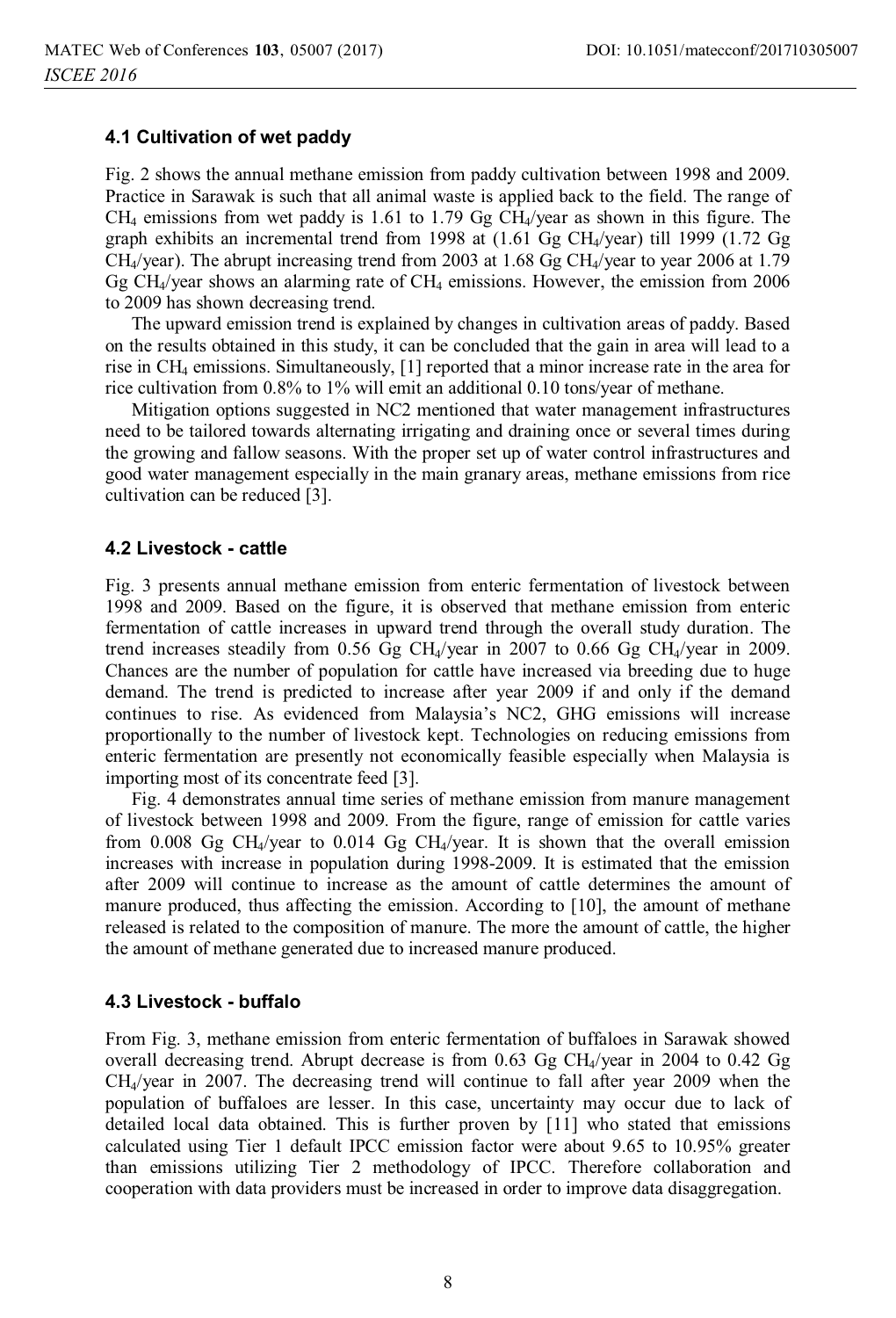From Fig. 4, methane emission from manure management for buffaloes varies from 0.015 to 0.024 Gg CH<sub>4</sub>/year throughout year 1998-2009. This is due to the lessened population of buffaloes in Sarawak that brings to reduced amount of manure produced, thus lesser the methane released.

#### **4.4 Livestock - sheep**

Based on methane emission from enteric fermentation of sheep in Fig. 3, there is an abrupt decrease in methane emission starting from year 1998 at 0.051 Gg CH<sub>4</sub>/year to year 2007 at  $0.009$  Gg CH<sub>4</sub>/year. This is compatible with the average value obtained from Table 2 which demonstrated a decreasing trend throughout the years. Chances are the emission in the future after year 2009 will continue to decrease or maintain at the same level as in year 2009 due to low growth rate of sheep resulting from lower demand in the market in Sarawak. This is proven by reduction of sheep amount from year 1998 at 10189 to year 2007 at 1912.

For methane emission from manure management as shown in Fig. 4, the range of emission during 1998-2009 for sheep varies from  $0.0006$  to  $0.002$  Gg CH<sub>4</sub>/year. The emission trend is probably reducing after year 2009. This is due to the way of feeding the sheep which will affect the portion of manure that decompose anaerobically. It is recommend that the manure of sheep shall be composted via aerobic composting in order to suppress emissions of methane.

#### **4.5 Livestock - goat**

Based on methane emission from enteric fermentation of goats in Sarawak, the trend of methane emission from enteric fermentation exhibited overall increasing trend from 0.05 to 0.06 Gg CH4/year. The trend of methane emission will probably continue to increase after year 2009, depending on the goats' population. Similar to sheep, the factor that affect methane emission from enteric fermentation include population of goat kept. As shown in Table 1, quantity of goat has increased from year 2006 at 11,146 to year 2009 at 14,656, resulting in gain in emission. One also noticed that the default Tier 1 enteric fermentation emission factors provided by [4] is higher for developed nations compared to Malaysia. The variations in per head emissions originated from the amount and quality of feed intake in Sarawak.

For methane emission from manure management in Fig. 4, the range of emission for goat varies from 0.002 to 0.003 Gg CH4/year. The use of composted manure in agricultural soils should be encouraged as it is a food source for soil microbes. Interactions between the manure and the microbes will increase the content of organic matter making the soil more fertile and sustainable for crop production while at the same time reducing GHG emissions both from manure decomposition and fertiliser usage [3].

## **4.6 Livestock - deer**

Based on methane emission from enteric fermentation of farmed deer in Sarawak, overall increasing trend is spotted from 0.04 to 0.05 Gg CH4/year during year 1998-2009. The methane emission from enteric fermentation after year 2009 will probably be reduced, as a result of decreasing population of deer. The slight increase in methane emission of enteric fermentation from 1998 till 2005 is due to ruminant livestock characteristics of the deer. Besides, default emission factors from 2006 IPCC Guidelines were used instead of detailed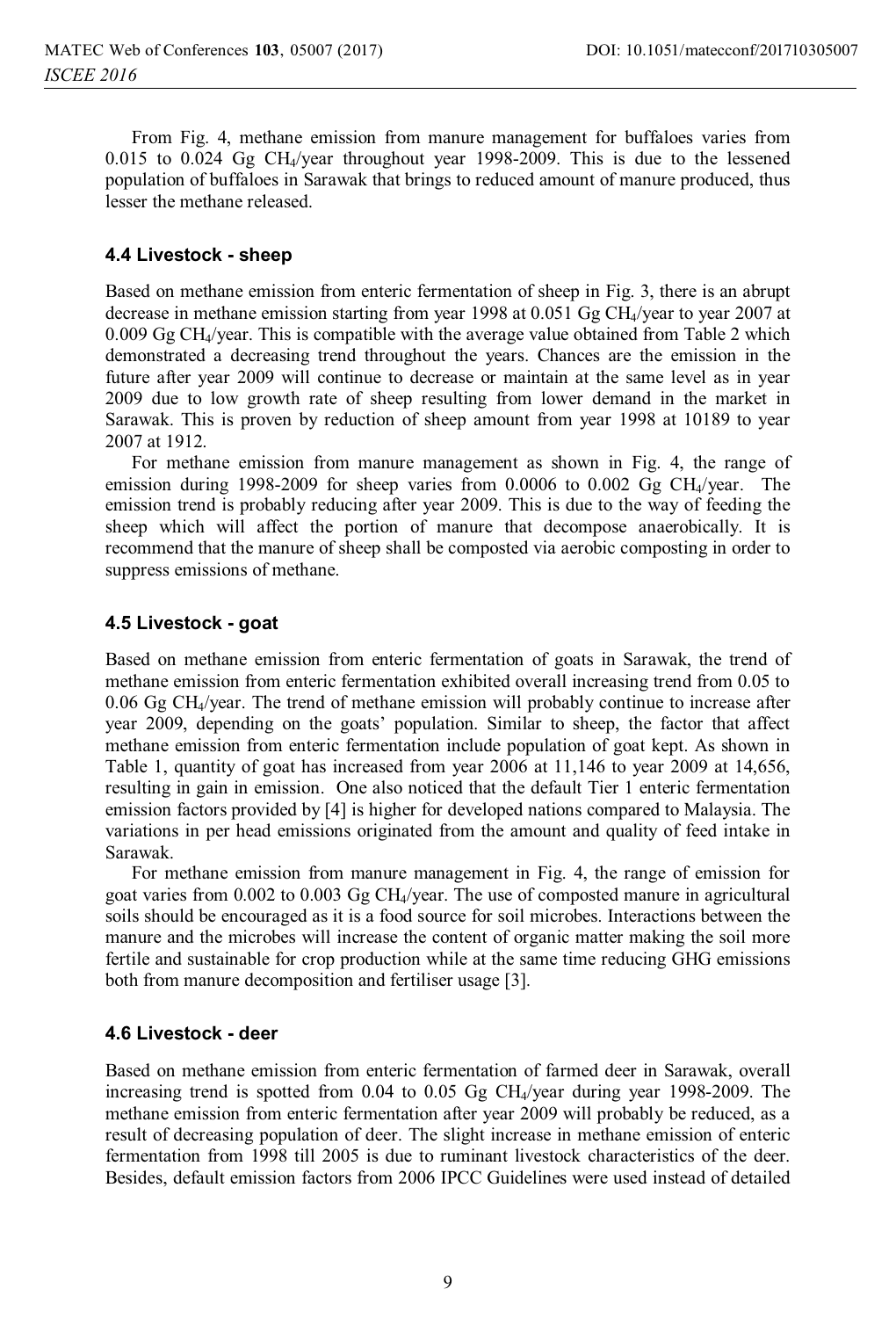local emission factors. Therefore, it is suggested that research and development of local emission factors must be enhanced [8].

For methane emission from manure management, the range of emission for farmed deer varies from 0.0005 to 0.0006 Gg CH4/year during year 1998-2009. As mentioned, composted manure brings various benefits. With the increase in prices of chemical fertilisers, the demand for composted manure is increasing, making it a good opportunity for farmers to earn some extra income. Adoption of this technology is easy and reduction of CH4 emissions from deer manure can be achieved.

In summary, methane emission from wet paddy cultivation demonstrated upward trend from 1998 to 2009. Simultaneously, emission of methane from both enteric fermentation and manure management of cattle, goat and deer showed a raise in emission, while methane emission from enteric fermentation of buffalo and sheep experienced significant drop in emission. This is due to lower quality feed intake in Sarawak conditions. As for the methane emission from manure management, not much changes has been observed for buffalo except for that of emission from sheep which exhibited abrupt emission reduction. Last but not least, developing countries are expected to invest in rapid growth of animal production and consumption, which is much more different than developed countries. Hence emission from livestock shall be monitored [12].

# **5 Conclusion and recommendation**

This study provides a tool that is capable of indicating the trend of methane emissions from paddy cultivation, enteric fermentation and manure management from livestock farming in Sarawak during the period of 1998-2009. Based on the emissions from paddy cultivation, it can be concluded that the emissions of methane from wet paddy varies depending upon the cultivation area. This is because of the varying area of cultivation and different cultivation practices. In addition, the geographic conditions of Sarawak allow for once per year of wet paddy cultivation. Hence, due to the importance of paddy cultivations for food security, it is recommended that the Malaysian Agricultural Research and Development Institute (MARDI) to install various apparatus on the paddy fields in Sarawak, in order to capture actual methane emissions. It is also recommended that MARDI to innovate paddy genetics that could emit less methane while providing more yield in the paddy fields.

In conclusion, even if we in this developing country faces many doubts on activity data collected, methods of data processing, methods of data and information presentation to the public, it is our responsibilities to pursue on these GHG estimation in order to determine the quantity of actual GHG being emitted by human activities such as crop cultivation, livestock farming and land use change so that Malaysia's voluntary indicator of up to a 40% reduction in the GHG emissions intensity of GDP compared to 2005 values by 2020 will become a reality as announced by the Malaysia Prime Minister at the UNFCCC COP 15 in Copenhagen. CH4 which is produced in continuously flooded rice fields can be substantially reduced with more precise water management; and proper manure management can reduce  $CH_4$  emissions, produce bio-fertilisers and facilitate the capture of biogas to serve as an energy source. It is hoped that the mitigation measures will reduce methane emissions thus reducing the total GHG footprint in Sarawak. Timely transfer of environmentally friendly and sound technologies and access to adequate financing under the UNFCCC (United Nations Framework Convention on Climate Change) will ensure Malaysia's achievement of the lower emissions per unit GDP scenario.

The authors would like to thank UNITEN R&D Sdn. Bhd for Grant U-EN-CR-14-12 that enables collaboration between them which leads to the development of this paper. Any of the opinions,